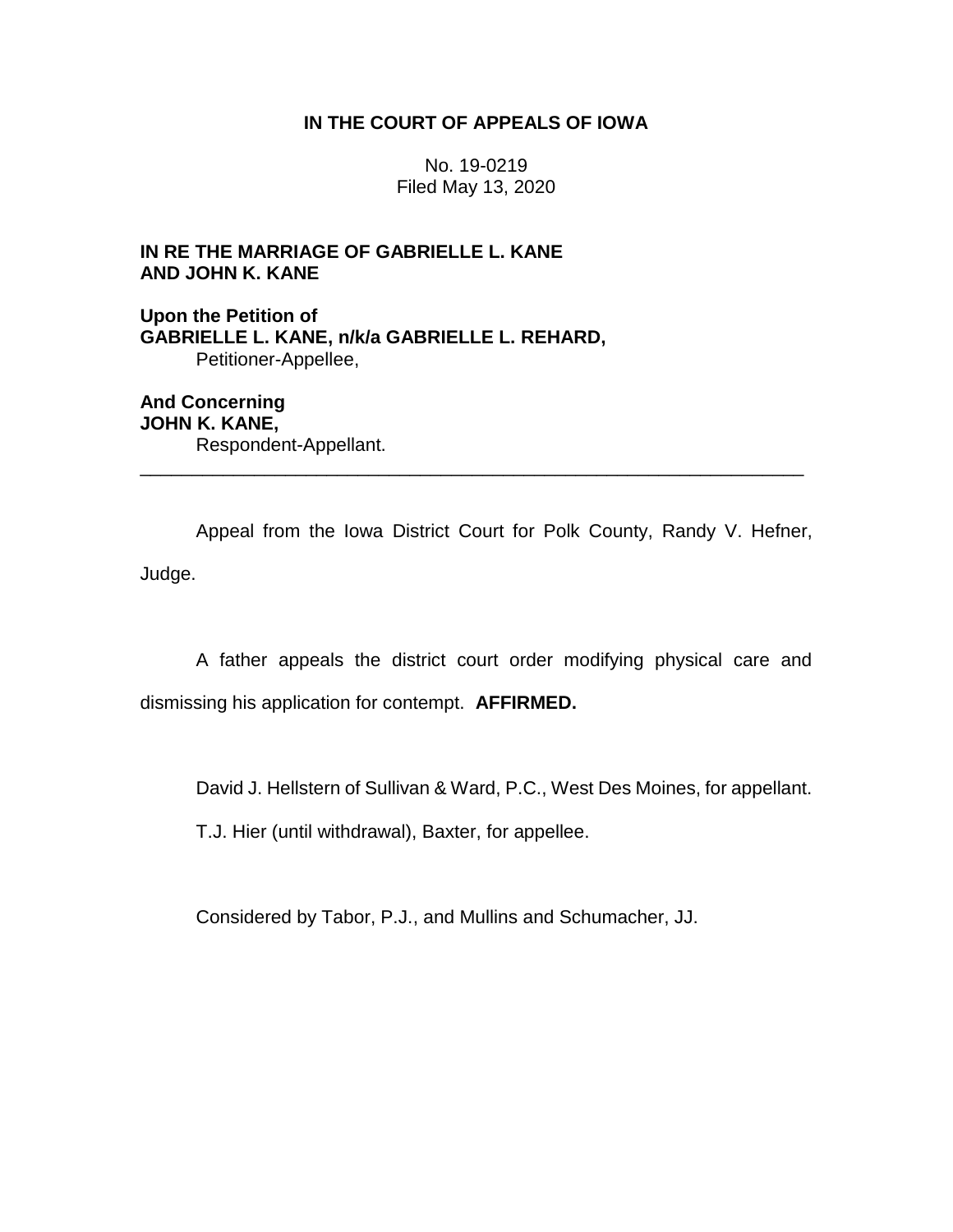## **TABOR, Presiding Judge.**

John Kane contends the "unilateral actions and inactions" of his former wife, Gabrielle Rehard, prompted the district court's modification of the physical care of their two daughters. He hopes to return to their shared-care arrangement and believes Gabrielle should be held in contempt.

Like the district court, we find Gabrielle showed a substantial change in circumstances to justify modification. And John did not prove she willfully violated the original decree. We thus affirm the district court's order.

#### **I. Facts and Prior Proceedings**

Gabrielle and John married in 2003 and divorced in 2013. In early 2017, Gabrielle petitioned to modify their dissolution decree. They have two daughters: A.L.K, born in 2005 and H.M.K., born in 2006. The decree outlined shared physical care with the parents alternating weeks. It also provided for one parent to have the children on Wednesdays during the other parent's week. In response to Gabrielle's modification request, John alleged she was in contempt of the decree.

Back in 2013, after the divorce, Gabrielle moved from the family home in Des Moines to Indianola. Then both parents provided the children transportation to school in Des Moines. John's mother helped him during his physical-care weeks because of his work schedule at John Deere. Gabrielle remarried and stayed in Indianola. Helped by her parents, she continued to transport the children to school in Des Moines. Immediately following the divorce, the parents could communicate effectively about their children's education and medical needs.

In 2017, Gabrielle relocated to Lacona—about thirty-eight miles south of Des Moines. The location was closer to her new husband's work in Knoxville and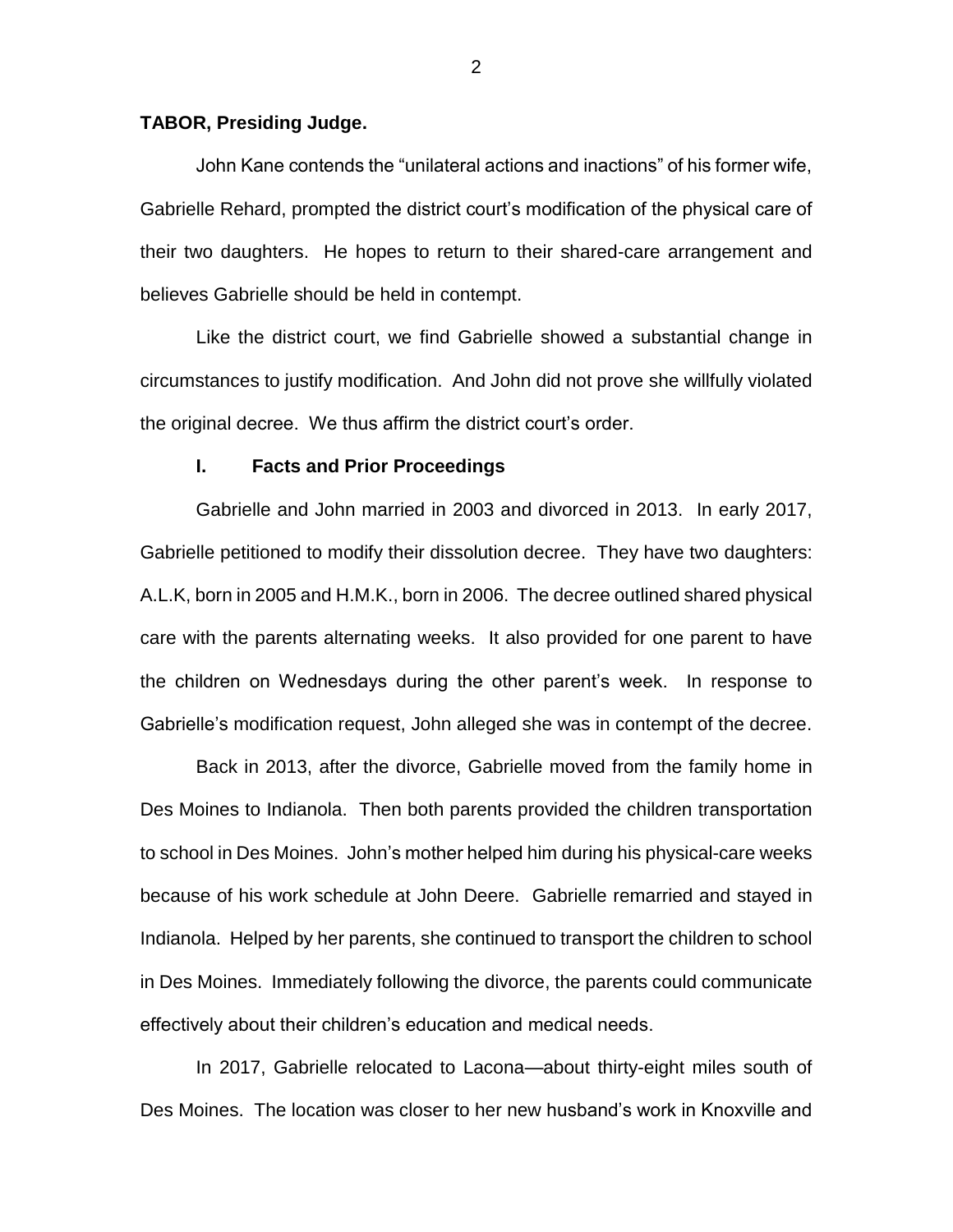they could pay lower rent on a house owned by her parents. Gabrielle worked part-time at the Hy-Vee in Indianola.

The most critical development since the decree was the emotional difficulty experienced by their older daughter, A.L.K. Both children were seeing the same therapist. But A.L.K. found it harder to cope with John's parenting style. As time went by, A.L.K decided she did not want to spend time with her father. By contrast, her younger sister, H.M.K., maintained a good rapport with John. As the district court noted: "A.L.K.'s refusal to visit John has caused arguments between the sisters." And the different tenor of the girls' relationships with their father deepened A.L.K.'s discomfort. A.L.K. started identifying situations when she felt her father treated her differently than he treated H.M.K. Meanwhile, A.L.K. suffered depression.<sup>1</sup> She felt bullied at her middle school, she was getting into fights, and her grades were deteriorating. Gabrielle recalled A.L.K. coming home from John's house with "anxiety, crying, not sleeping." In February 2018, A.L.K. tried to harm herself. School officials contacted Gabrielle, who took her daughter to the urgent care clinic. Gabrielle allowed A.L.K. to discontinue interactions with John based on the child's reactions to visits.

At the start of the 2018–2019 school year, Gabrielle enrolled A.L.K. in the Melcher-Dallas Community School District. She did so without consulting John. Gabrielle testified she emailed and texted John that summer about possibly changing A.L.K.'s school but "never got responses." Gabrielle defended her enrollment decision, contending A.L.K. "[h]as been soaring through. She was

 $\overline{a}$ 

<sup>&</sup>lt;sup>1</sup> The record shows John didn't think A.L.K. needed the antidepressant medication prescribed by her doctor.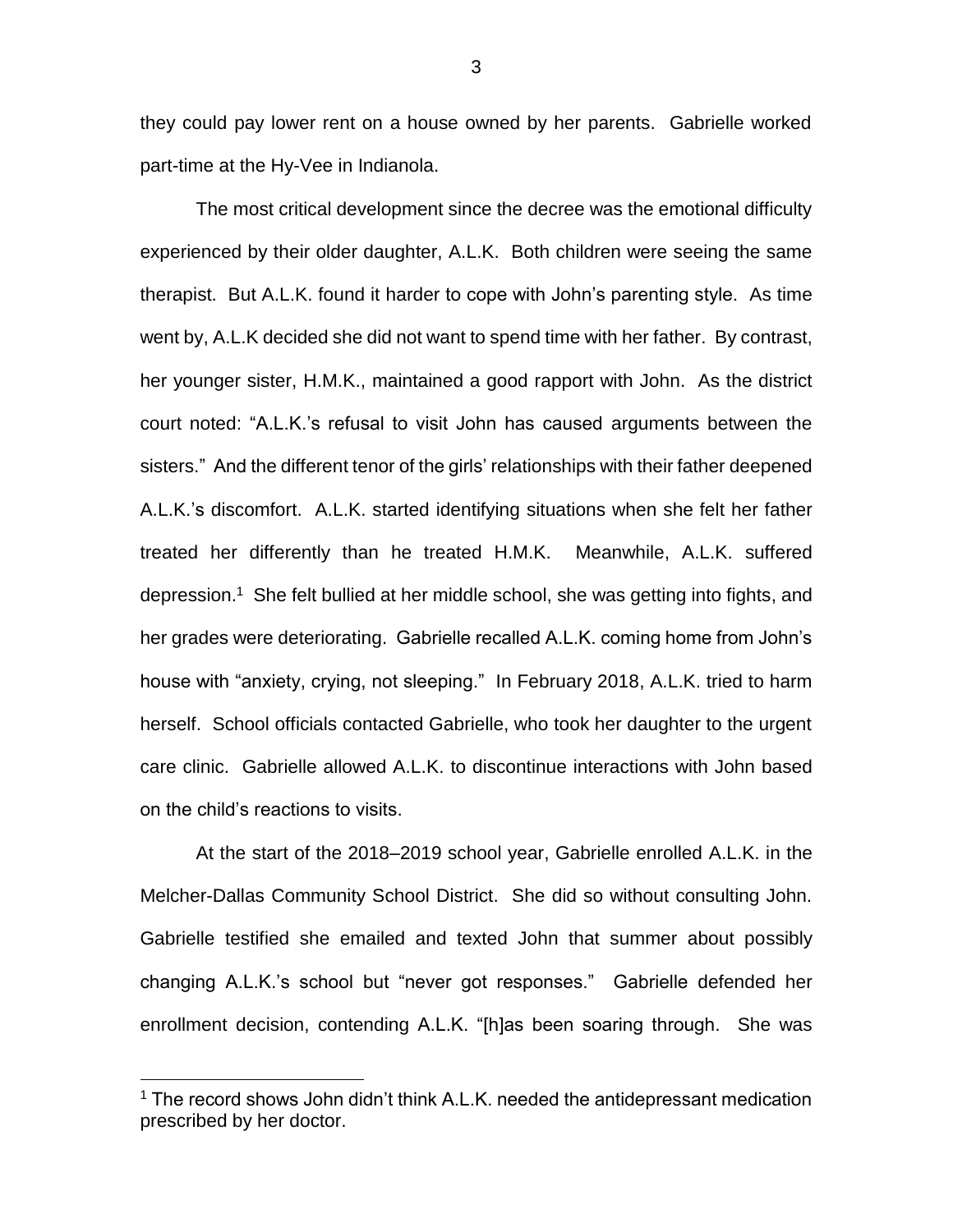nervous at first being the new kid at school, new people, was scared to ask questions in the beginning, but now she has no problem asking questions if she has a problem with something." According to her mother, A.L.K. now participates in school activities and is doing better academically.

In its modification order, the district court determined: "Gabrielle has carried her burden to prove by clear and convincing evidence that the shared physical care ordered in 2013 should be terminated." The district court also decided Gabrielle was "the parent best able to minister to the daily needs of the children."

Although the court ended the alternating weeks of physical care, it advised John and Gabrielle to be flexible because the new parenting schedule was not "a statute or commandment." To resolve the lack of communication between A.L.K. and her father, the court ordered John to participate in counseling with his daughter. The court also directed Gabrielle to cooperate in the scheduling and ensure A.L.K's attendance for any session.

On the contempt issue, the court decided John had not carried his burden to show willful violation of the decree.

John now appeals the district court's rulings.<sup>2</sup>

#### **II. Scope and Standards of Review**

We review the record de novo in a proceeding to modify the custodial provisions of a dissolution decree. *In re Marriage of Zabecki*, 389 N.W.2d 396, 398 (Iowa 1986). "At the same time, we recognize the virtues inherent in listening to and observing the parties and witnesses." *In re Marriage of Pendergast*, 565

 $\overline{a}$ 

<sup>&</sup>lt;sup>2</sup> Gabrielle's counsel did not file a final appellee's brief.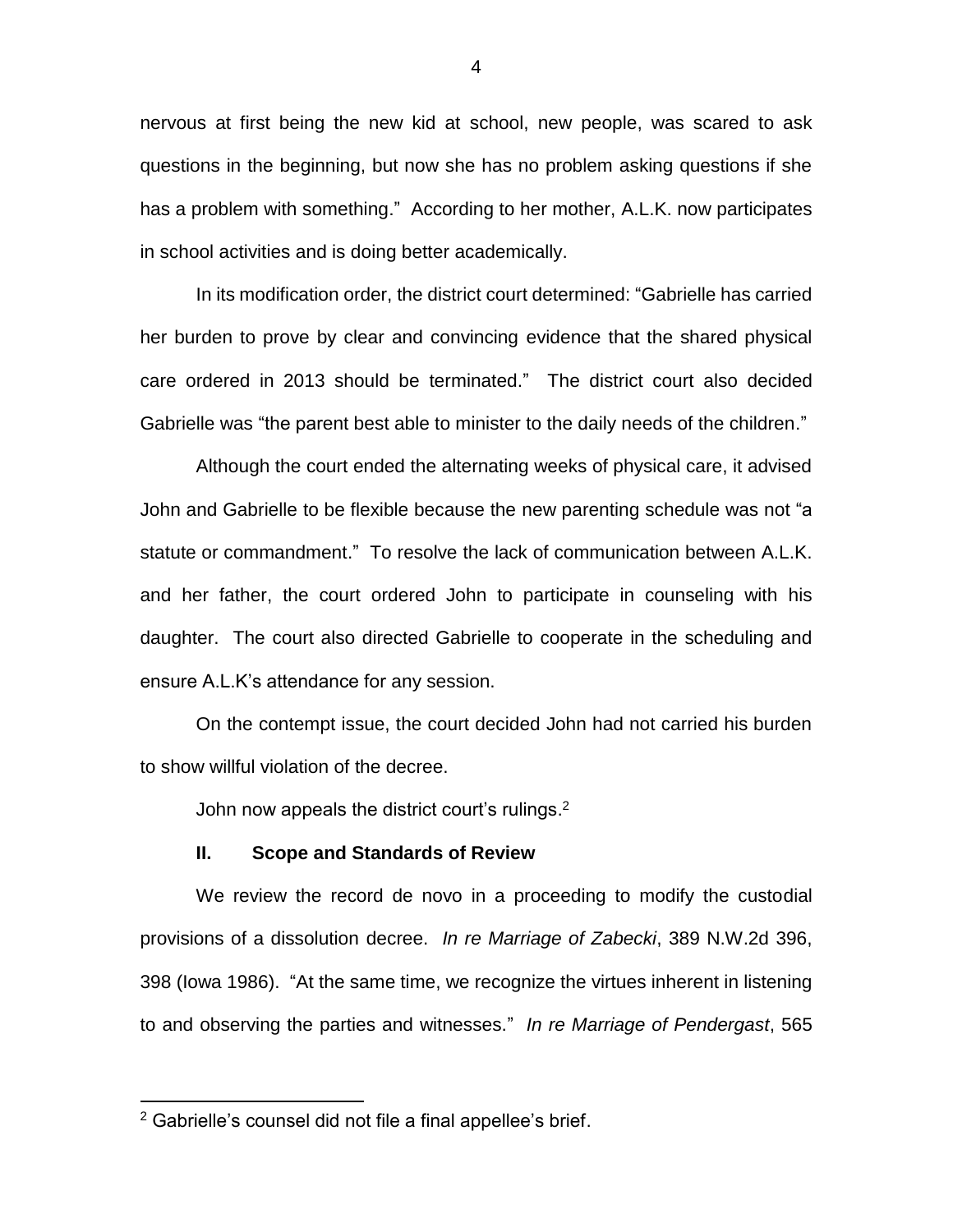N.W.2d 354, 356 (Iowa Ct. App. 1997). So, although they are not binding, we give weight to the district court's findings of fact. *See id*.

Because the modification trial was in equity, the court allowed evidence into the record subject to John's hearsay and foundation objections. *See In re Marriage of Anderson*, 509 N.W.2d 138, 142 (Iowa Ct. App. 1993). If John challenges the admissibility of that evidence, we review for the correction legal error. *See Garland v. Branstad*, 648 N.W.2d 65, 69 (Iowa 2002). If we find exhibits were inadmissible, we may decide the case on the remaining record without remand. *See O'Dell v. O'Dell*, 26 N.W.2d 401, 417 (Iowa 1947).

## **III. Analysis**

 $\overline{a}$ 

The modification outlined by the district court does not sit well with John. To begin, he argues the court erred in giving any weight to excerpts from A.L.K.'s diary and a letter from her treating physician. John next contends Gabrielle did not prove a substantial change in circumstances warranting modification. He alleges the court erred in placing physical care with Gabrielle because she created the issues leading to modification. Last, John argues the court erred in dismissing his claim that Gabrielle was in contempt.

## **A. Should we give weight to A.L.K's diary or the doctor's letter?**

During the modification hearing the district court admitted into evidence subject to objection—entries from A.L.K.'s diary chronicling her feelings about unpleasant exchanges with John. $3$  The court also conditionally admitted a letter

5

 $3$  The district court found the diary entries were admissible as present sense impressions. A present sense impression is an exception to the hearsay rule that applies to "a statement describing or explaining an event or condition, made while or immediately after the declarant perceived it." Iowa R. Evid. 5.803(1); *State v.*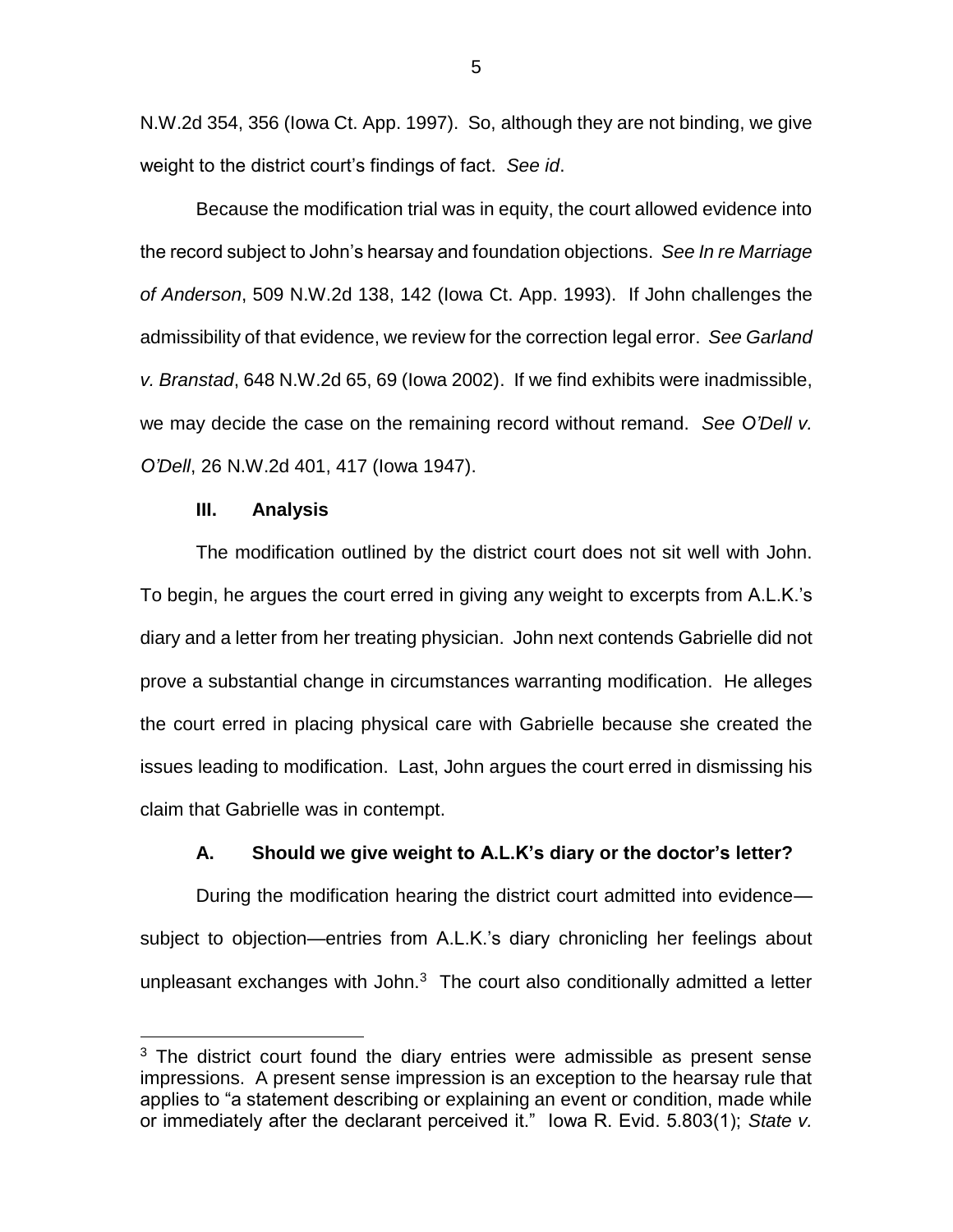written by Dr. Kandace Bass, an urgent care physician who saw A.L.K. in her clinic in February 2018. John contends the district court erred in considering these documents because they lacked a proper foundation and contained hearsay.

Assuming without deciding the disputed evidence was inadmissible, we review the modification of physical care without considering the diary entries or doctor's letter. *See In re Marriage of Williams*, 303 N.W.2d 160, 163 (Iowa 1981) (noting though district court should have sustained father's objection to childcustody report as hearsay; "[b]ecause our review is de novo, we disregard the report in our consideration of the issues"); *Erickson v. Blake*, No. 15-0251, 2016 WL 1130578, at \*1 (Iowa Ct. App. Mar. 23, 2016) ("To the extent any evidence was improperly considered by the district court, reversal is not required given our de novo review of the record on appeal."). Our de novo review relies on facts independent of those exhibits.

## **B. Did Gabrielle prove a substantial change in circumstances?**

As the parent requesting modification, Gabrielle had a heavy burden. *See In re Marriage of Hoffman*, 867 N.W.2d 26, 32 (Iowa 2015) (reiterating "once custody of children has been fixed it should be disturbed only for the most cogent reasons"). To change the shared-care provision, she had to show by a preponderance of evidence that conditions since entry of the decree had so materially and substantially changed that the children's best interests required modification. *See In re Marriage of Frederici*, 338 N.W.2d 156, 158 (Iowa 1983).

 $\overline{a}$ 

*Thompson*, 836 N.W.2d 470, 479 (Iowa 2013). Because A.L.K's journal entries seem to be more reflections than contemporaneous recordings, the exhibits do not fit the hearsay exception. *See State v. Leyba*, 289 P.3d 1215, 1220 (N.M. 2012). We do not find the exhibits were admissible as present sense impressions.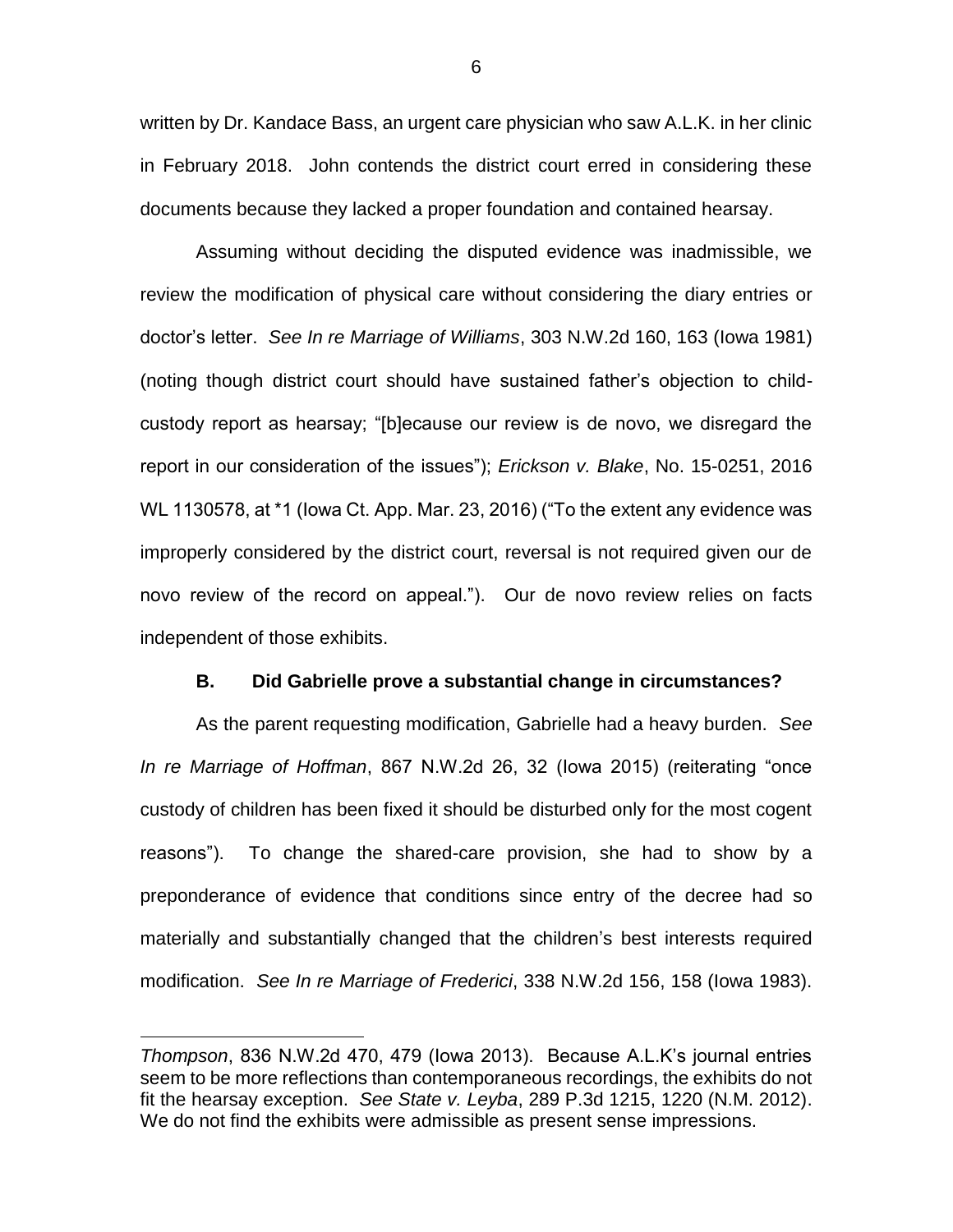Those changed circumstances must have been outside the court's contemplation when it entered the decree. *Id*. And they must be more or less permanent and relate to children's welfare. *Id*. Once Gabrielle cleared that hurdle, she had to show she was the parent able to minister more effectively to the children's wellbeing. *See id*.

In its ruling, the district court detailed A.L.K.'s "self-destructive behavior" since the decree. And the court found John's response to Gabrielle's efforts to include him in discussions about A.L.K.'s psychiatric care have been "ambiguous and perhaps a bit passive-aggressive." Centering on these issues, the court found Gabrielle carried her burden to prove shared physical care should end and she was "the superior care parent." In our de novo review, we reach the same determination as the district court.

On appeal, John insists Gabrielle "unilaterally created the issues upon which the court relied to order custody modification." He contends Gabrielle "caused the hardship of distance by continually moving" farther away from Des Moines. He also condemns Gabrielle's handling of A.L.K.'s situation—including the change in her therapist, the change in her school, and withholding his parenting time with her.

We reject John's position. It is appropriate to modify custody when shared custody provisions incorporated into the decree "have not evolved as envisioned by either of the parties or the court" or when the parents simply "cannot cooperate or communicate in dealing with their children." *See In re Marriage of Harris*, 877 N.W.2d 434, 441 (Iowa 2016) (modifying joint physical-care arrangement when parents had "discordant perceptions" of their daughter's need for treatment).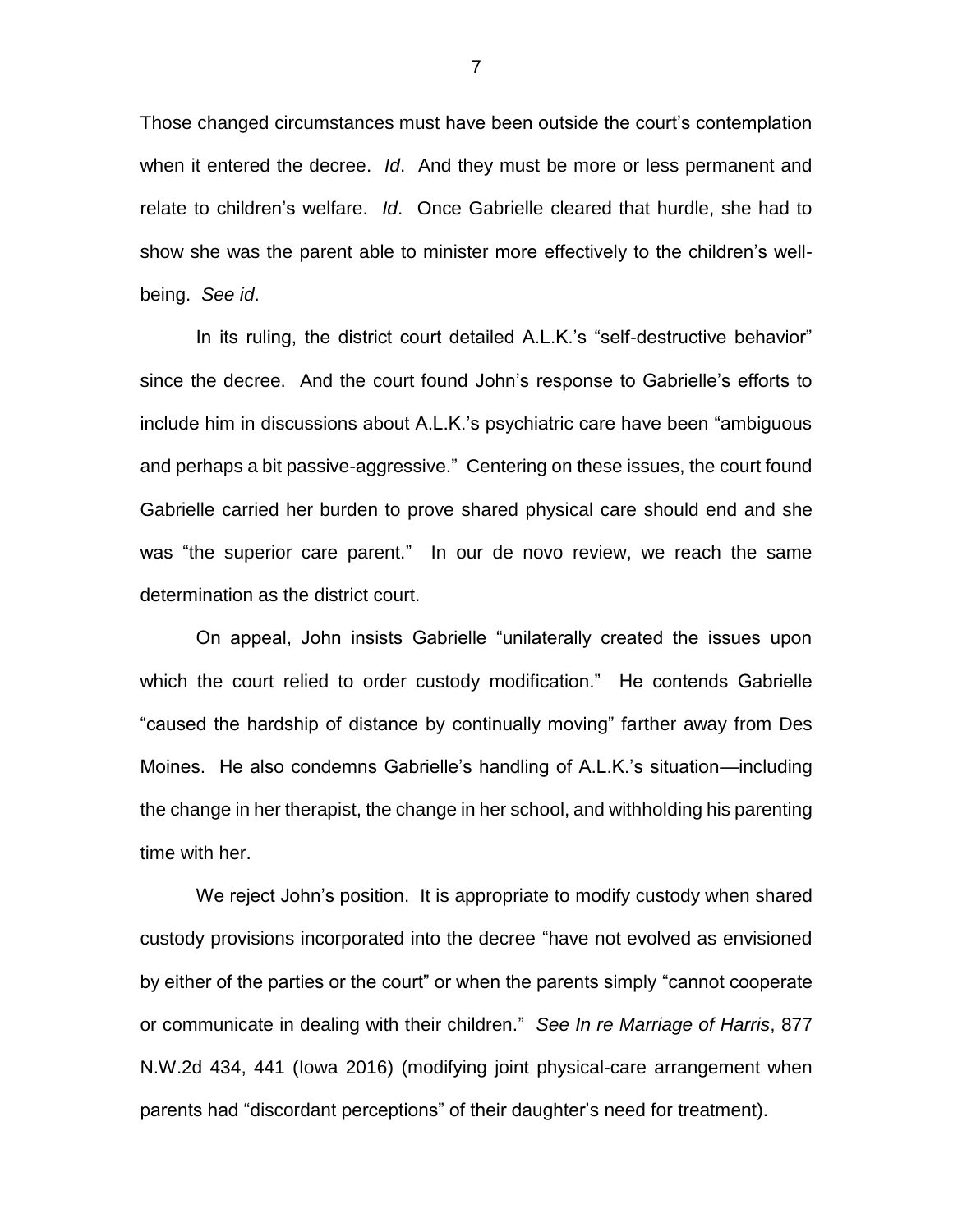When we look at the best interests of the children, we find Gabrielle's move for financial reasons and because of her new husband's job also provided a fresh start for A.L.K. In Gabrielle's view, A.L.K.'s problems and the adolescent's insistence that she "did not want to deal" with her father created a situation where Gabrielle could not both comply with the decree and safeguard her daughter's wellbeing. The change in schools improved A.L.K.'s overall circumstances. We do not find Gabrielle's actions were geared toward shutting down the relationship between John and their daughters. Gabrielle's willingness to transport H.M.K to school in Des Moines while living in Lacona demonstrates her dedication to the shared-care arrangement.

The record shows Gabrielle is the parent better able to minister to the needs of both children—but especially A.L.K. as she works to repair her relationship with John. The district court's order for family therapy for John and A.L.K. is an appropriate avenue to rebuild the father-daughter bond. The record shows H.M.K. is a resilient child and Gabrielle believes she will adapt well to a new school. After our de novo review, we affirm the modification order.

#### **C. Did John prove Gabrielle was in contempt?**

As a final issue, John argues the district court should have held Gabrielle in contempt for three reasons: (1) she did not allow him to participate in A.L.K.'s medical treatment; (2) she "unilaterally" moved A.L.K. to the Melcher-Dallas school without his consent; and (3) she did not allow him visitation as provided in their dissolution decree.

Iowa Code section 598.23 (2017) provides if a person against whom a final decree has been entered "willfully disobeys" the decree, the court may punish the